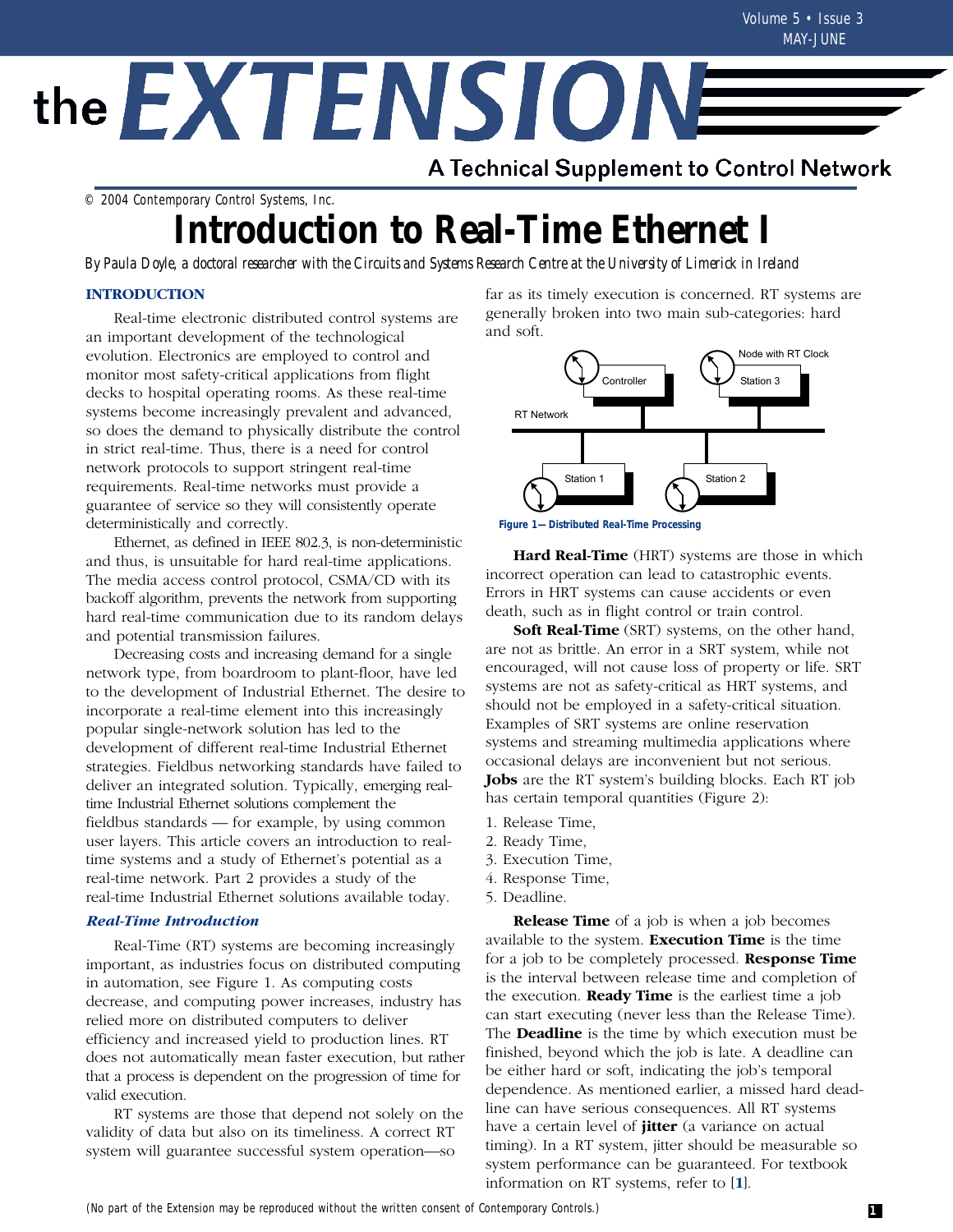

To develop a RT distributed system of interconnected computers, it is vital to provide communication among the various computers in a reliable and timely fashion. Distributed processors running RT applications must be able to intercommunicate via a RT protocol, otherwise the temporal quality of work is lost. **Real-Time Communication** networks are like any RT system. They can be hard or soft, depending on requirements and their 'jobs' include message transmission, propagation, and reception. A number of RT control networks are employed in industry, but none have the popularity or bandwidth of Ethernet.

#### *The Demand for Real-Time Ethernet*

Demand for Ethernet as a RT control network is increasing as manufacturers realize the benefits of employing a single network technology from boardroom to plant floor. Decreased product costs plus the possibility of overlapping training and maintenance costs for information, field level, control and possibly device networks would greatly reduce manufacturers' expense.

At the RT control level, Ethernet offers many benefits over existing solutions. As a control network, 10 Gbps Ethernet offers bandwidth almost 1000x faster than today's comparable fieldbus networks (such as the 12 Mbps of ProfiBus) and can also support RT communication. Distributed applications in control environments require tight synchronization so to guarantee the delivery of control messages within defined message cycle times (typical times appear in Table 1). Traditional Ethernet and fieldbus systems cannot meet cycle time requirements below a few milliseconds, but emerging RT Industrial Ethernet solutions allow cycle times of a few microseconds.

Along with the increased bandwidth and tight synchronization, RT Ethernet gives manufacturers the security of using a physical and data-link layer technology that has been standardized by both the IEEE and the ISO. Ethernet can provide reduced complexity with all the attributes required of a field, control or device network — in operations having up to 30 different networks installed at this level [**2**]. Furthermore, Ethernet devices can also support TCP/IP stacks so that Ethernet can easily gate to the Internet. This feature is attractive to users since it allows remote diagnostics, control, and observation of their plant network from any Internet-connected device around the world with a license-free web browser. Although Ethernet does

introduce overhead through its minimum message data size (46 bytes), which is large in comparison to existing control network standards, its increased bandwidth, standardization and integration with existing plant technology should generate good reasons to consider Ethernet as a control network solution.

#### *Ethernet and CSMA/CD*

Ethernet, as defined in IEEE 802.3, is unsuitable for strict RT industrial applications because its communication is non-deterministic. This is due to the definition of its media access control (MAC) protocol, based on Carrier Sense Multiple Access/ Collision Detection (CSMA/CD). The implementation described in the standard uses a truncated binary exponential backoff algorithm.

With CSMA/CD, each node can detect if another node is transmitting on the medium (Carrier Sense). When a node detects a carrier, its Carrier Sense is turned on and it will defer transmission until determining the medium is free. If two nodes transmit simultaneously (Multiple Access), a collision occurs and all frames are destroyed. Nodes detect collisions (Collision Detection) by monitoring the **collisionDetect** signal provided by the physical layer. When a collision occurs, the node transmits a **jam sequence**.

When a node begins transmission there is a time interval, called the Collision Window, during which a collision can occur. This window is large enough to allow the signal to propagate around the entire network/segment. When this window is over, all (functioning) nodes should have their Carrier Sense on, and so would not attempt to commence transmission.

When a collision occurs, the truncated binary exponential backoff algorithm is employed at each 'colliding' node. The algorithm works as follows: **Initially: n:=0, k:=0, r:=0.**

When a collision occurs, the node enters the algorithm which states:

- It increments **n**, the Transmit Counter, which tracks the number of sequential collisions experienced by a node.
- If  $\mathbf{n}$  > 16, (16 unsuccessful successive transmission attempts), transmission fails and the higher layers should be informed.
- If  $n \leq 16$ , select a number from the set  $k = \min$ (n, 10) (Truncation).
- A random number, **r**, is selected from the set  $(0,1,2,4...2^k)$  (Exponential and Binary).
- The node then waits  $\mathbf{r}$  x slot time before recommencing a transmission attempt.

One advantage of this backoff algorithm is that it controls the medium load. If the medium is heavily loaded, the likelihood of collisions increases, and the algorithm increases the interval from which the random delay time is chosen. This should lighten the load and reduce further collisions.

Ethernet introduces the possibility of complete transmission failure and the possibility of random transmission time, hence IEEE 802.3's non-determinism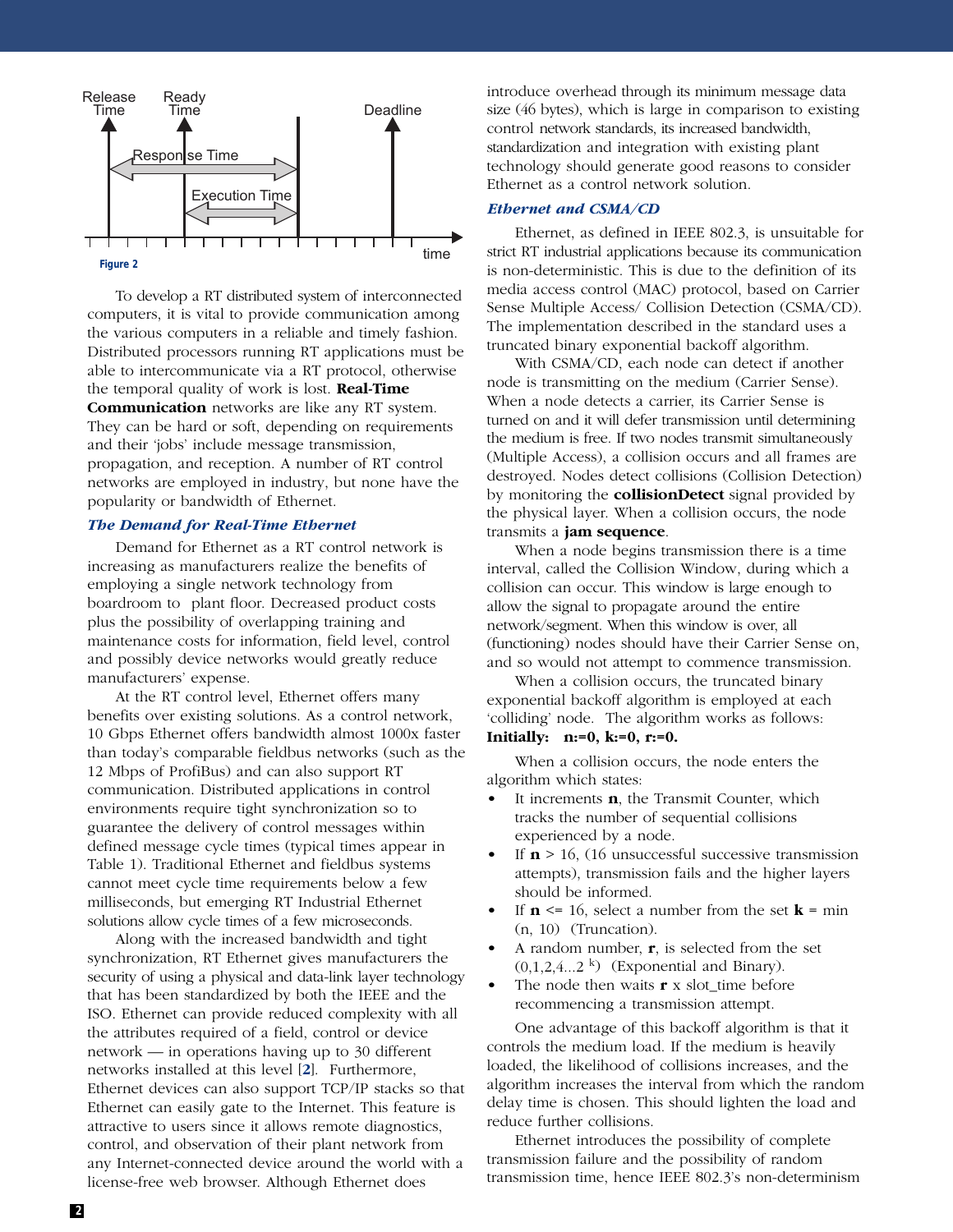and unsuitability for RT communications—especially on heavily-loaded networks. Re-definition of the media access protocol could solve the problem but would leave the new nodes unable to interoperate with legacy Ethernet nodes.

Ethernet is non-deterministic only if collisions can occur. To implement a completely deterministic Ethernet, all collisions must be avoided. A collision

| <b>Control Application</b>                | <b>Typical Cycle Time</b>       |
|-------------------------------------------|---------------------------------|
| Low speed sensors (e.g. temp. pressure)   | Tens of milliseconds            |
| Drive control systems                     | <b>Milliseconds</b>             |
| Motion control (e.g. robotics)            | <b>Hundreds of microseconds</b> |
| <b>Precision motion control</b>           | Tens of microseconds            |
| <b>High-speed devices</b>                 | <b>Microseconds</b>             |
| Electronic ranging (e.g. fault detection) | <b>Microseconds</b>             |

#### **Table 1—Typical Cycle Times for Control Applications**

domain is a CSMA/CD segment where simultaneous transmissions can produce a collision and where collision probability increases with the number of nodes transmitting. Completely avoiding collisions, therefore, gives Ethernet — with a relatively large bandwidth and popularity — an opportunity to be developed for the RT domain. The most common way of implementing a collision-free Ethernet is through the use of hardware.

A situation where two or more nodes compete for medium access to a network segment is called Shared Ethernet.

#### *Full & Half Duplex Ethernet*

When Ethernet was standardized in 1985, all communication was half duplex. Half duplex restricts a node to either transmit or receive at a time but not to perform both actions concurrently.

Nodes sharing a half duplex connection are in the same collision domain. This means these nodes will compete for bus access, and their frames may collide with other frames on the network. Unless access to the bus is controlled at a higher level and highly synchronized across all nodes on the collision domain, collisions can occur and RT communication is not guaranteed.

Full duplex communication was standardized for Ethernet in the 1997 edition of 802.3 as IEEE 802.3x. With full duplex, a node can transmit and receive simultaneously, but only two devices can be connected on a single full duplex link—typically a node-to-switch or switch-to-switch configuration. Theoretically, full duplex links can double available network bandwidth from 10 to 20 Mbps or 100 to 200 Mbps, but in practice it is limited by the internal processing capability of each node. Full duplex provides every node with a unique collision domain—completely avoiding collisions and even ignoring the traditional CSMA/CD protocol.

Since full duplex links have a maximum of two nodes per link, such technology is not viable as an industrial RT solution without the use of fast, intelligent switches that can form a network with single collision domains for each node — i.e., Switched Ethernet.

#### *Full Duplex, Switched Ethernet*

With Shared Ethernet, nodes compete for access to

the media in their shared collision domains. The use of a non-deterministic bus access scheme, such as CSMA/CD, makes shared Ethernet unviable as a RT network solution. The most popular method of collision-avoidance, which produces a deterministic Ethernet, introduces single collision domains for each node guaranteeing the node exclusive use of the medium and eliminating access contention. This is achieved by implementing full duplex links and hardware devices such as switches and

bridges. These devices can isolate collision domains through the segmentation of the network because each device port is configured as a single collision domain. Although, both switches and bridges will suffice, switches are more flexible because they allow more segments.

#### *Switches*

Switches are data-link layer hardware devices that permit single-collision domains through network segmentation. While a bridge operates like a switch, it only contains two ports compared to switches that have more than two—with each port connected to a collision domain. Switches can operate in half duplex or full duplex mode. When full duplex switches are used with full duplex capable nodes, no segment will have collisions. Today's switches are more intelligent and faster and with careful design and implementation could be used to achieve a hard RT communication network using IEEE 802.3.

Although switches are data-link layer devices, they can perform switching functions based on data from layers 3 and 4. Layer 3 switches can operate on information provided by IP — such as IP version, source/destination address or type of service. Layer 4 devices can switch by source/destination port or even information from the higher-level application.

Further refinements to the IEEE 802 standards, specifically for switch operations, are 802.1p and 802.1Q. IEEE 802.1p (incorporated into IEEE 802.1D [**3**]) brings Quality of Service (QoS) to the MAC level and defines how these switches deal with prioritization — priority determination, queue management, etc. This is achieved by adding a 3-bit priority field to the MAC header, giving 8 (0-7) different priority levels for use by switches or hubs. As defined, 802.1p supports priorities on topologies compatible with its prioritization service, but for Ethernet, which has no prioritization field in its frame format, it uses 802.1Q.